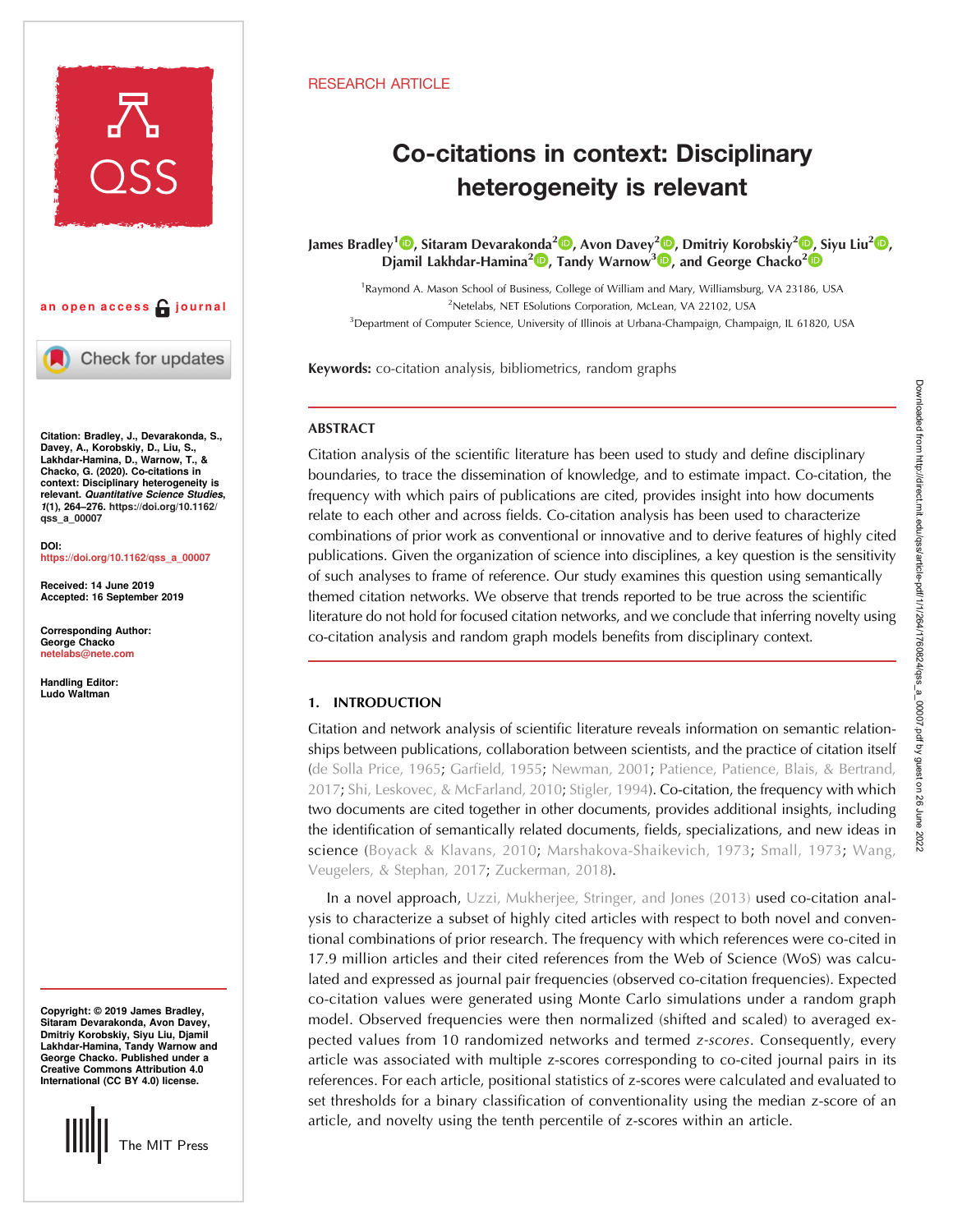Thus, LNHC would denote low novelty (LN) and high conventionality (HC), with all four combinations of LN and HN with LC and HC being possible. The authors observed that HNHC articles were twice as likely to be highly cited compared to the background rate, suggesting that novel combinations of ideas flavoring a body of conventional thought were a feature of impact.

Key to the findings of Uzzi et al. is the random graph model used, and its underlying assumptions. The citation switching algorithm used to generate expected values by substituting cited references with randomly selected references published in the same year is designed to preserve the number of publications, the number of references in each publication, and the year of publication of both publications and references. Importantly, disciplinary origin does not affect the probability that a reference is selected to replace another one. For example, a reference in quantum physics can be substituted, with equal probability, by a reference published in the same year but from the field of quantum physics, quantum chemistry, classical literature, entomology, or anthropology. Such substitutions do not account for the disciplinary nature of scientific research and citation behavior [\(Garfield, 1979](#page-12-0); [Klavans & Boyack, 2017a](#page-12-0); [Moed, 2010](#page-12-0); [Wallace, Lariviere, & Gingras, 2012](#page-12-0)). Accordingly, model misspecification is likely to arise on account of the simulated values not corresponding to the empirical data very well.

A follow-up study by [Boyack and Klavans \(2014\)](#page-12-0) explored the impact of discipline and journal effects on these definitions of conventionality and novelty. Although their study had some methodological differences in the use of Scopus data rather than WoS data, a smaller data set, and a  $\chi^2$  calculation rather than Monte Carlo simulations to generate expected values of journal pairs, Boyack and Klavans noted strong effects from disciplines and journals. Although they also reported the trend that HNHC is more probable in highly cited papers, they observed that "only 64.4% of 243 WoS subject categories" in the Uzzi et al. study met the criterion of having the highest probability of hit papers in the HNHC category. Further, they observed that journals vary widely in terms of size and influence and that 20 journals accounted for 15.9% of co-citations in their measurements. Lastly, they noted that three multidisciplinary journals accounted for 9.4% of all atypical combinations.

Despite different methods used to generate expected values, both of these key preceding studies measured co-citation frequencies across the scientific literature (using either WoS or Scopus) and normalized them without disciplinary constraints before subsequently analyzing disciplinary subsets. We hypothesized instead that modifying the normalization to constrain substitution references to be drawn only from the citation network being studied (the "local network") rather than all of WoS (the "global network") would reduce model misspecification by limiting substitutions from references that were ectopic to these networks. Consequently, we used keyword searches of the scientific literature to construct exemplar citation networks themed around academic disciplines of interest: applied physics, immunology, and metabolism. The cited references in these networks, although predominantly aligned with the parent discipline (physics or life sciences in this case), also included articles from other disciplines. Within these disciplinary frameworks, we calculated observed and expected co-citation frequencies using a refined random graph model and an efficient Monte Carlo simulation algorithm.

Our analyses, using multiple techniques, provide substantial evidence that a constrained model where reference substitutions are limited to a local (disciplinary) network reduces model misspecification compared to the unconstrained model that uses the global network (WoS). Furthermore, reanalyses of these three semantically themed citation networks under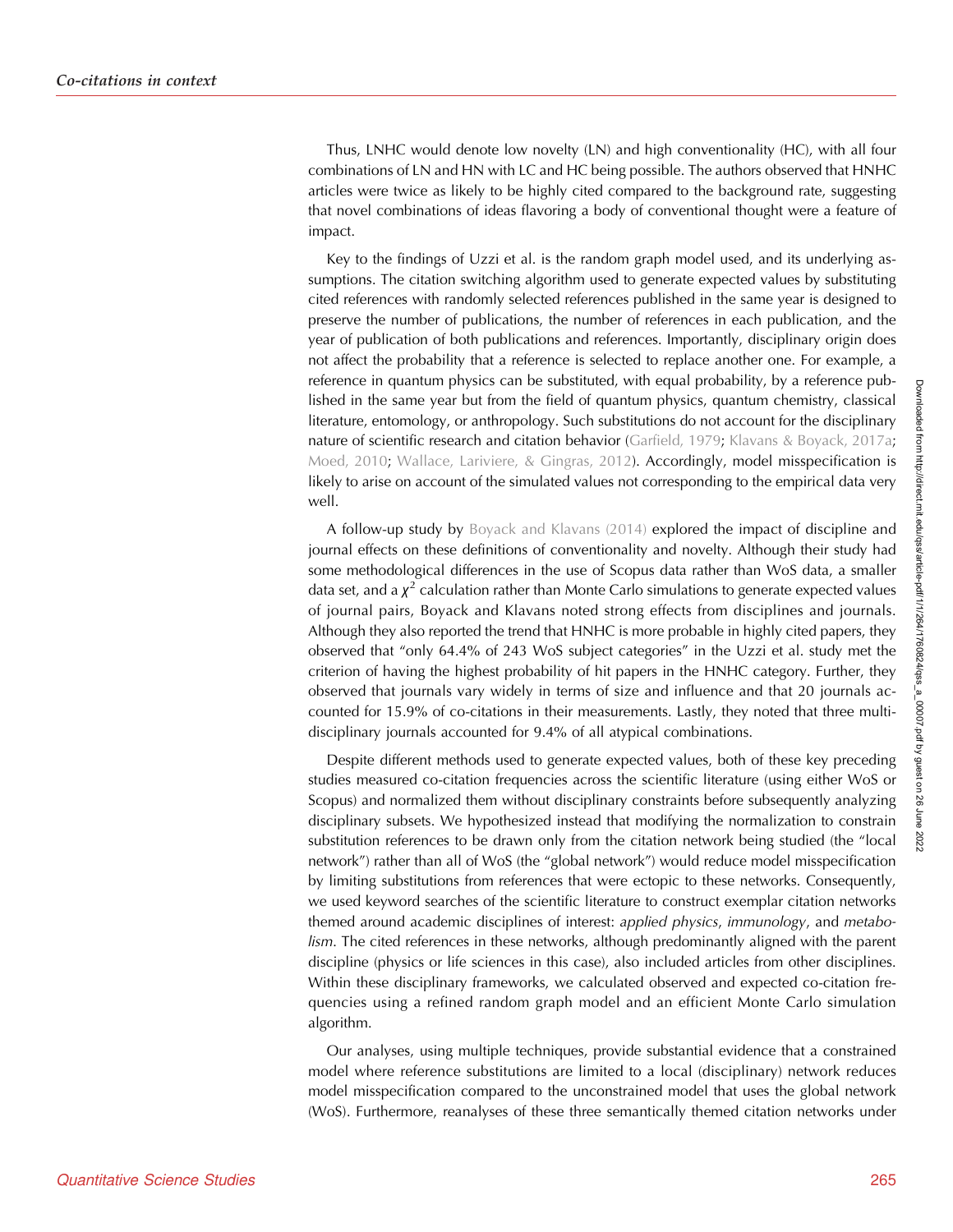the improved model reveals strikingly different trends. For example, although Uzzi et al. reported that highly cited articles are more likely than expected to be both HC and HN and that this trend largely held across all disciplines, we find that these trends vary with the discipline so that universal trends are not apparent. Specifically, HC remains highly correlated with highly cited articles in the immunology and metabolism data sets but not with applied physics, and HN is highly correlated with highly cited articles in applied physics but not with immunology and metabolism. Thus, disciplinary networks are different from each other, and trends that hold for the full WoS network do not hold for even large networks (such as metabolism). Furthermore, we also found that the categories demonstrating the highest percentage of highly cited articles (e.g., HC, HN) are not robust with respect to varying thresholds for high citation counts or for highly novel citation patterns. Overall, our study, although limited to three disciplinary networks, suggests that co-citation analysis that inadequately considers disciplinary differences may not be very useful at detecting universal features of impactful publications.

### 2. MATERIALS AND METHODS

## 2.1. Bibliographic data

We have previously developed ERNIE, an open source knowledge platform into which we parse the WoS Core Collection [\(Keserci, Davey, Pico, Korobskiy, & Chacko, 2018\)](#page-12-0). WoS data stored in ERNIE spans the period 1900–2019 and consists of over 72 million publications. For this study, we generated an analytical data set from years 1985 to 2005 using data in ERNIE. The total number of publications in this data set was 25,134,073, which were then stratified by year of publication. For each of these years, we further restricted analysis to publications of type article. Because WoS data also contains incomplete references or references that point at other indexes, we also considered only those references for which there were complete records ([Table 1\)](#page-3-0). For example, WoS data for year 2005 contained 1,753,174 publications, which after restricting to type article and considering only those references described above resulted in 916,573 publications, 6,095,594 unique references (set of references), and 17,167,347 total references (multiset of references). Given consistent trends in the data ([Table 1](#page-3-0)), we analyzed the two boundary years (1985 and 2005) and the midpoint (1995). We also used the number of times each of these articles was cited in the first 8 years since publication as a measure of its impact.

We constructed three disciplinary data sets in areas of our interest based on the keyword searches: "immunology," "metabolism," and "applied physics." For the first two, rooted in biomedical research, we searched Pubmed for the term "immunology" or "metabolism" in the years 1985, 1995, and 2005 ([Table 2](#page-3-0)). Pubmed IDs (pmids) returned were matched to WoS IDs (wos\_ids) and used to retrieve relevant articles. For the applied physics data set, we directly searched traditional subject labels in WoS for "Physics, Applied." Although applied physics and immunology represent somewhat small networks (roughly 3–6% of our analytical WoS datasets) over the three years examined, metabolism represents approximately 20–23%, making them interesting and meaningful test cases. We also examined publications in the five major research areas in WoS (life sciences & biomedicine, physical sciences, technology, social sciences, and arts & humanities) using the extended WoS subcategory classification of 153 sub-groups to categorize disciplinary composition of cited references in the data sets we studied.

2.2. Monte Carlo simulations, normalization of observed frequencies, annotations, and "hit" papers We performed analyses on publications from 1985, 1995, and 2005. Building upon prior work ([Uzzi et al., 2013\)](#page-12-0), all  $\binom{n}{2}$  reference pairs were generated for each publication, where n is the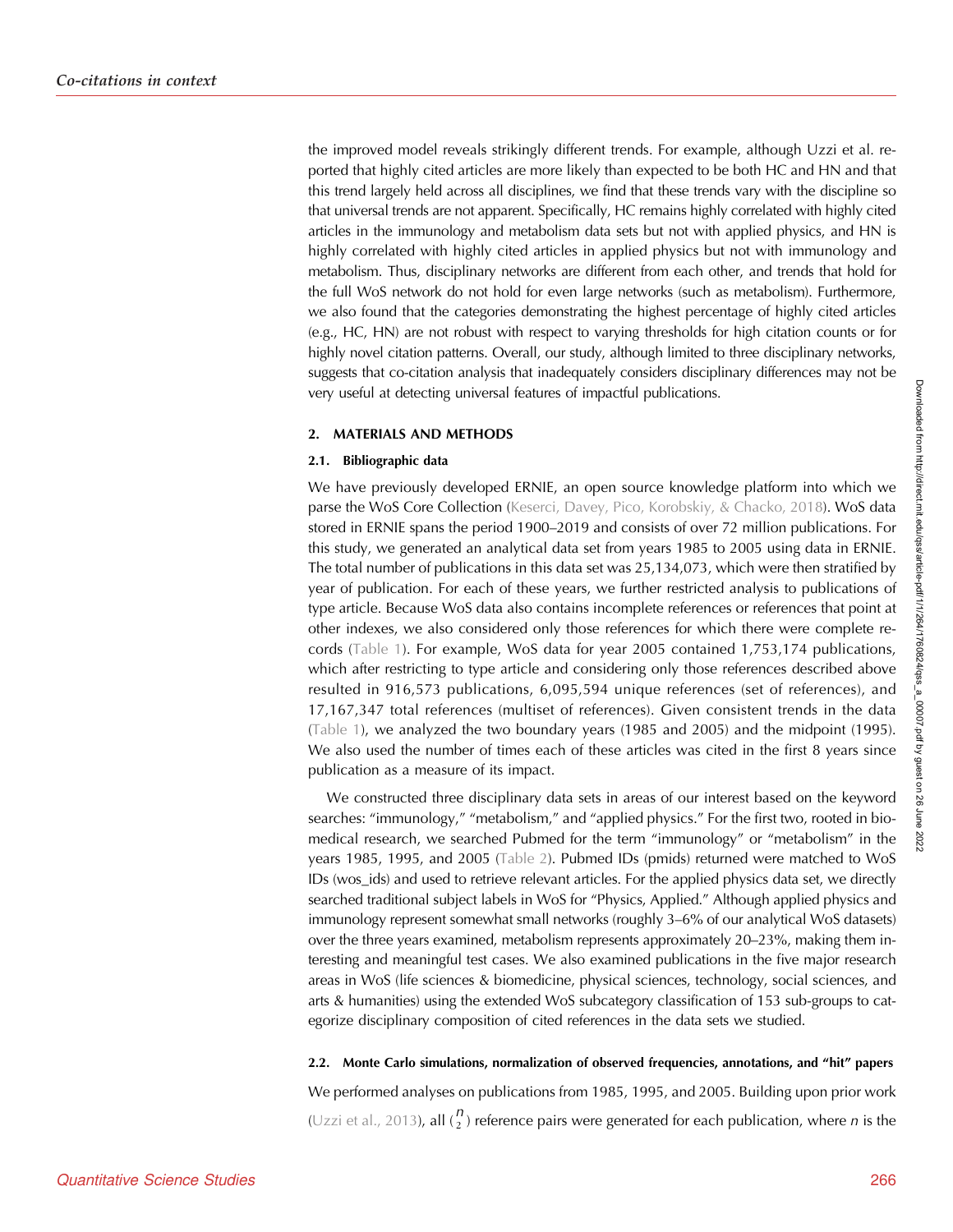| Year | Unique publications | Unique references (ur) | Total references (tr) | tr/ur |
|------|---------------------|------------------------|-----------------------|-------|
| 1985 | 391,860             | 2,266,584              | 5,588,861             | 2.47  |
| 1986 | 402,309             | 2,316,451              | 5,708,796             | 2.46  |
| 1987 | 412,936             | 2,427,347              | 5,998,513             | 2.47  |
| 1988 | 426,001             | 2,545,647              | 6,354,917             | 2.50  |
| 1989 | 443,144             | 2,673,092              | 6,749,319             | 2.52  |
| 1990 | 458,768             | 2,827,517              | 7,209,413             | 2.55  |
| 1991 | 477,712             | 2,977,784              | 7,729,776             | 2.60  |
| 1992 | 492,181             | 3,134,109              | 8,188,940             | 2.61  |
| 1993 | 504,488             | 3,278,102              | 8,676,583             | 2.65  |
| 1994 | 523,660             | 3,458,072              | 9,255,748             | 2.68  |
| 1995 | 537,160             | 3,680,616              | 9,875,421             | 2.68  |
| 1996 | 663,110             | 4,144,581              | 11,641,286            | 2.81  |
| 1997 | 677,077             | 4,340,733              | 12,135,104            | 2.80  |
| 1998 | 693,531             | 4,573,584              | 12,728,629            | 2.78  |
| 1999 | 709,827             | 4,784,024              | 13,280,828            | 2.78  |
| 2000 | 721,926             | 5,008,842              | 13,810,746            | 2.76  |
| 2001 | 727,816             | 5,203,078              | 14,261,189            | 2.74  |
| 2002 | 747,287             | 5,464,045              | 15,001,390            | 2.75  |
| 2003 | 786,284             | 5,773,756              | 16,024,652            | 2.78  |
| 2004 | 826,834             | 6,095,594              | 17,167,347            | 2.82  |
| 2005 | 886,648             | 6,615,824              | 19,036,324            | 2.88  |

<span id="page-3-0"></span>Table 1. Summary of base WoS Analytical data set. Only publications of type Article with at least two references and references with complete publication data were selected for this data set. The number of unique publications of type Article, unique references (ur), total references (tr), and the ratio of total references to unique references increases monotonically with each year indicating that both the number of documents and citation activity increase over time.

Table 2. Disciplinary data sets. PubMed and WoS were searched for articles using search terms "immunology," "metabolism," and "applied physics." Counts of publications are shown for each of the three years analyzed and expressed in parentheses as a percentage of the total number of publications in our analytical WoS data set (Table 1) for that year. Note that applied physics and immunology represent about 3–6% of the publications in our analytical WoS datasets, but metabolism occupies nearly a fourth.

| Year | Applied physics    | Immunology      | Metabolism        |
|------|--------------------|-----------------|-------------------|
| 1985 | $10,298$ $(2.7\%)$ | $21,606(5.5\%)$ | 78,998 (20.2%)    |
| 1995 | 21,012 (3.9%)      | 29,320 (5.5%)   | $121,247(22.6\%)$ |
| 2005 | $35,600$ $(4.0\%)$ | 37,296 (4.2%)   | 200,052 (22.6%)   |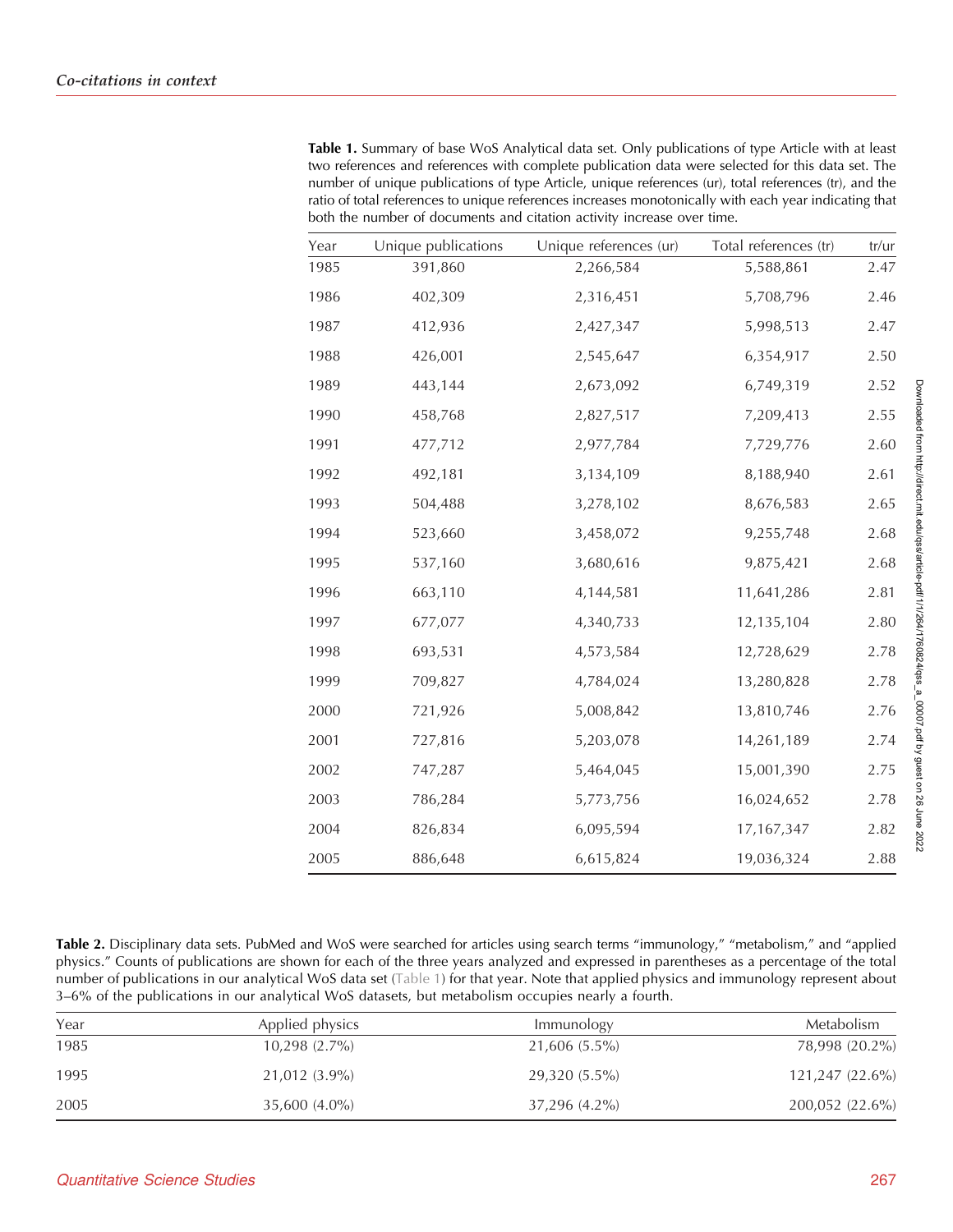number of cited references in the publication. These reference pairs were then mapped to the journals they were published in using ISSNs as identifiers. Where multiple ISSNs exist for a journal, the most frequently used one in WoS was assigned to the journal. In addition, publications containing fewer than two references were discarded. Journal pair frequencies were summed across the data set to create observed frequencies  $(F_{obs})$ .

For citation shuffling, we developed a performant citation switching algorithm, *runtime en-*hanced permuting citation switcher (repcs) [\(Korobskiy, Davey, Liu, Devarakonda, & Chacko,](#page-12-0) [2019](#page-12-0)), that randomly permuted citations within each disciplinary data set and within each year of publication: Each citation within each article was switched within its permutation group in order to preserve the number of references from each publication year within each article. In so doing, the number of publications, the number of references in each data set, and the disciplinary composition of the references in each data set were preserved. Our approach is different from previous studies in these ways: (a) we sampled citations in proportion to their citation frequency (equivalently from a multiset rather than a set) in order to better reflect citation practice, (b) we permitted a substitution to match the original reference in a publication when the random selection process dictated it rather than attempting to enforce that a different reference be substituted, and (c) we introduced an error correction step to delete any publications that accumulated duplicate references during the substitution process. As a benchmark, we used the citation switching algorithm of  $Uzzi$  et al. (2013), henceforth referred to as *umsj*, as also done in [Boyack and Klavans \(2014\),](#page-12-0) using code kindly provided by the authors. A single comparative analysis showed that whereas 10 simulations of the WoS 1985 data set (391,860 selected articles) completed in 2,186 hours using the *umsj* algorithm, it completed in less than one hour using our implementation of the repcs algorithm on a Spark cluster. We also tested repcs under comparable conditions to umsj and estimated a runtime advantage of at least two orders of magnitude. This runtime advantage was significant enough that we chose to use the repcs algorithm in our study and generated expected values averaged over 1,000 simulations for improved coverage of every data set we analyzed.

Using averaged results from 1,000 simulations for each data set studied, z-scores were calculated for each journal pair using the formula ( $F_{obs} - F_{exp}/\sigma$ , where  $F_{obs}$  is the observed frequency,  $F_{exp}$  is the averaged simulated frequency, and  $\sigma$  is the standard deviation of the simulated frequencies for a journal pair ( $Uzzi$  et al., 2013). As a result of these calculations, each publication becomes associated with a set of z-scores corresponding to the journal pairs derived from pairwise combinations of its cited references. Positional statistics of z-scores were calculated for each publication, which was then labeled according to conventionality and novelty: (a) HC if the median z-score exceeded the median of median z-scores for all publications and LC otherwise and (b) HN if the tenth percentile of z-scores for a publication was less than zero and LN otherwise. We also analyzed the effect of defining high novelty using the first percentile of z-scores.

To consider the relationship between citation impact, conventionality, and novelty we calculated percentiles for the number of accumulated citations in the first 8 years since publication for each article we studied and stratified. We investigated multiple definitions of hit articles, with hits defined as the 1%, 2%, 5%, and 10% top-cited articles.

#### 3. RESULTS

#### 3.1. Model misspecification and the attributes of disciplinary context

A source of misspecification arises from not accounting for disciplinary heterogeneity by treating all eligible references within WoS as equiprobable substituents when studying a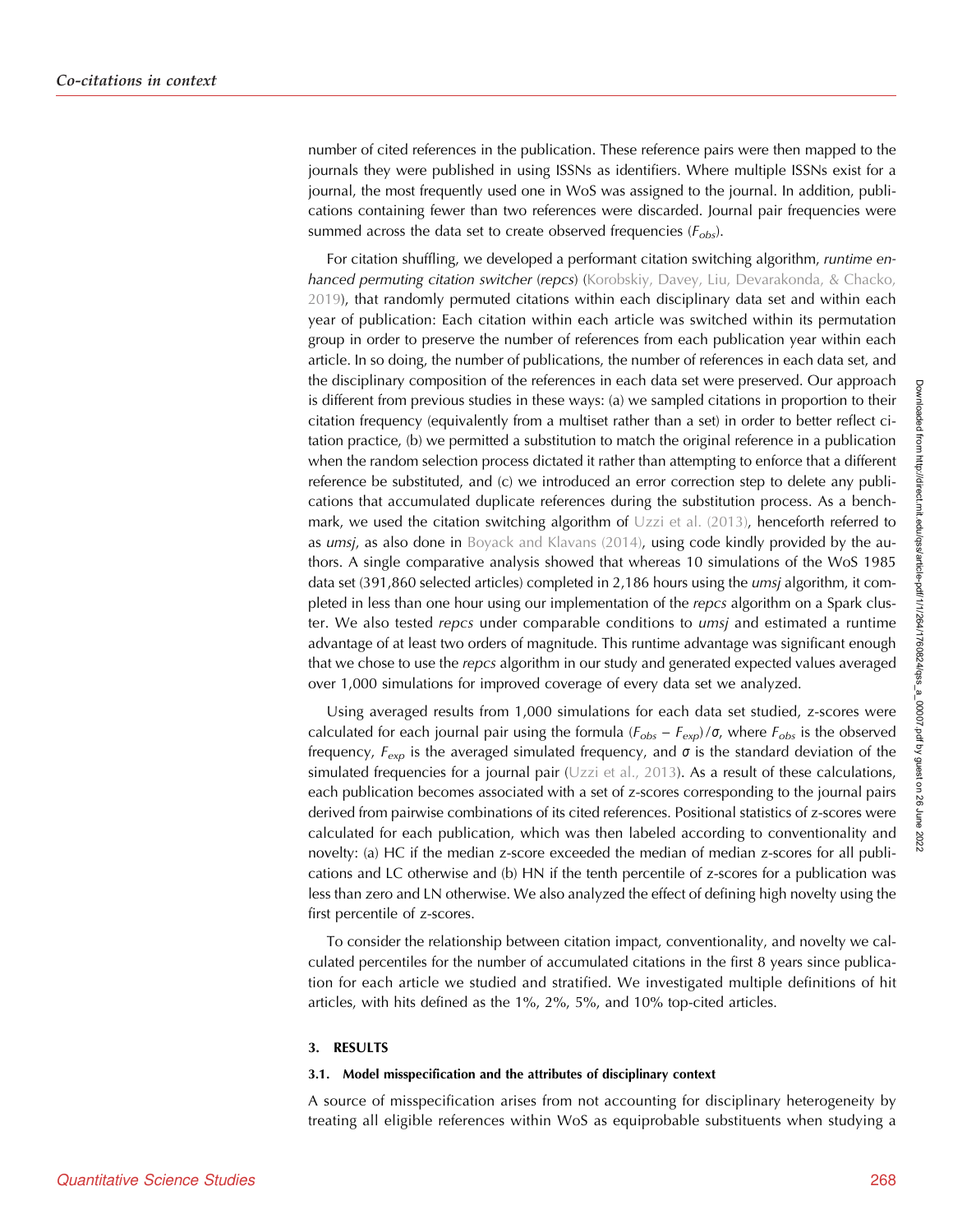disciplinary network. Under this model ( $Uzz$  et al., 2013), the probability of selecting a reference from a discipline is identical to the proportion of the articles in WoS in that discipline for a given year. If the global model accurately reflects citation practice, the expected proportion of references within papers published in a given discipline  $D$  would be approximately equal to the proportion of references in  $D$ , and conversely, the degree to which the proportion deviates from the expected value would reflect the extent of model misspecification.

To study the disciplinary composition of references in our custom data sets, we first used the high level WoS classification of five major research areas: life sciences & biomedicine, physical sciences, social sciences, technology, and arts & humanities. The two largest of these research areas are physical sciences and life sciences & biomedicine, which contribute on average approximately 35.1% and 62.8%, respectively, of the references in WoS over the three years of interest. Under the unconstrained model, we would expect close to 35% of the references cited by the publications in any large network to be drawn from the physical sciences and close to 63% of the references to be drawn from life sciences and biomedicine. Yet the empirical data present a different story: Roughly 80% of the references cited in physical sciences publications are from the physical sciences and 90% of the references cited in life sciences & biomedicine publications are from the life sciences & biomedicine. In other words, the empirical data shows a strong tendency of publications to cite papers that are in the same major research area rather than in some other research area. Thus, there is a strong bias toward citations that are intra-network. Our observations are in agreement with [Wallace et al. \(2012\)](#page-12-0) who found that, often, a majority of an article's citations are from the specialty of the article, even though that percentage varied among disciplines in the eight specialties they investigated (from approximately 39% to 89% for 2006). Furthermore, these findings argue that a discipline-indifferent random graph model would exhibit misspecification in deviating substantially from the empirical data, which supports the concern about definitions of innovation and conventionality that are based on deviation from expected values.

We also analyzed disciplinary composition at a deeper level using all 153 subjects in the WoS extended classification and examining the consequences of citation shuffling within a disciplinary set or all of the WOS. References in publications belonging to these three data sets were summarized as a frequency distribution of 153 WoS subjects as classes. A single shuffle of the references in the disciplinary data sets and in the corresponding WoS year slice was performed, using either the repcs or *umsj* algorithms, after which subject frequencies were computed again. The fold difference in subject frequencies of references before and after shuffling was calculated for these groups using all 153 subject categories and summarized in the box plots in [Figure 1](#page-6-0). As an example, the applied physics data set contained one reference labeled Genetics and Heredity, but after the shuffle (using the WoS background), acquired 1496 references labeled Genetics and Heredity. Similarly, the metabolism data set contained one reference labeled Philosophy, but after a single shuffle (again using the WoS background) it had 661 occurrences with this label. The data show convincingly that a publication's disciplinary composition of references in a network is preserved when citation shuffling is constrained to the network but is significantly distorted when the WoS superset is used as a source of substitution. A second inference is that the two algorithms, repcs and umsi, have equivalent effects in this experiment (and so are only distinguishable for running time considerations).

We then tested the conjecture that model misspecification would be reduced by constraining the substitutions to disciplinary networks by examining the Kullback-Leibler (K-L) Divergence ([Kullback & Leibler, 1951](#page-12-0)) between observed and predicted citation distributions,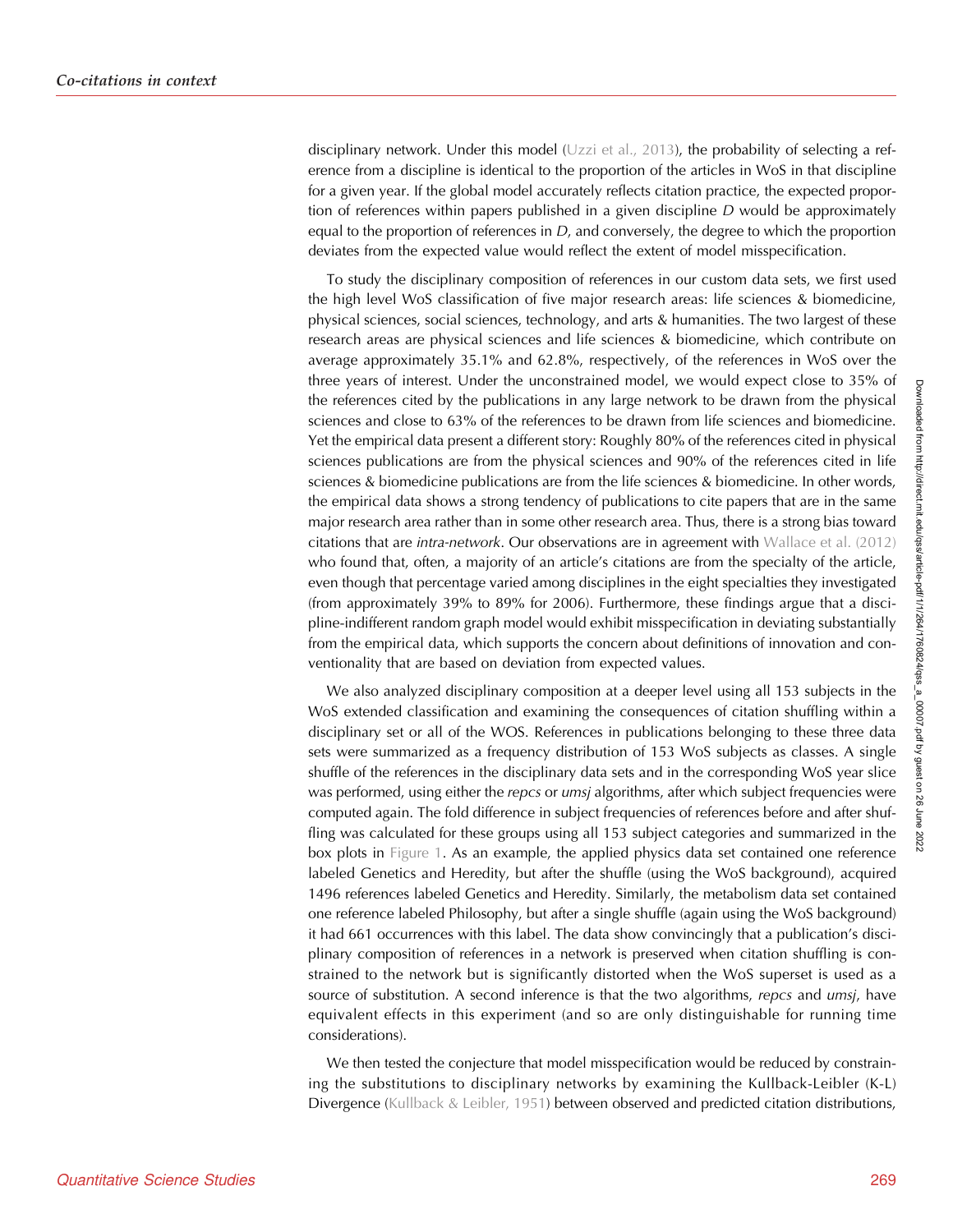<span id="page-6-0"></span>

**Figure 1.** Citation shuffling using the local network preserves the disciplinary composition of references within networks, but using the global network does not. Publications of type Article belonging to the three disciplinary networks (ap = applied physics, imm = immunology, and metab = metabolism) were subject to a single shuffle of all their cited references using either the local network (i.e., the cited references in these networks, denoted bg\_local) or the global network (i.e., references from all articles in WoS, denoted bg\_WoS) as the source of allowed substitutions, where "bg" indicates the disciplinary network. Citation shuffling was performed using either our algorithm (repcs, top row) or that of Uzzi et al. (umsj, bottom row). The disciplinary composition of cited references before and after shuffling was measured as frequencies for each of 153 sub-disciplines (from the extended subject classification in WoS) and expressed as a fold difference between citation counts grouped by subject for original (o) and shuffled (s) references using the formula (fold\_difference = ifelse( $o > s$ ,  $o/s$ ,  $s/o$ )) and rounded to the nearest integer. A fold difference of 1 indicates that citation shuffling did not alter disciplinary composition. Data are shown for articles published in 1985. All eight boxplots are generated from 153 observations each. Null values were set to 1. Note y-axis values:  $log_2$ .

restricted to the set of journals in a given disciplinary network. The results [\(Table 3](#page-7-0)) confirm this prediction: Simulations under the constrained model (where the background network is the local disciplinary network) consistently have a lower K-L divergence compared to simulations under the unconstrained model (where the background network is WoS). Furthermore, the K-L divergence for the unconstrained model is generally twice as large as the K-L divergence for the constrained models, with ratios that range from 1.96 to 2.77 and are greater than 2.0 in eight out of nine cases. These results clearly demonstrate that constraining reference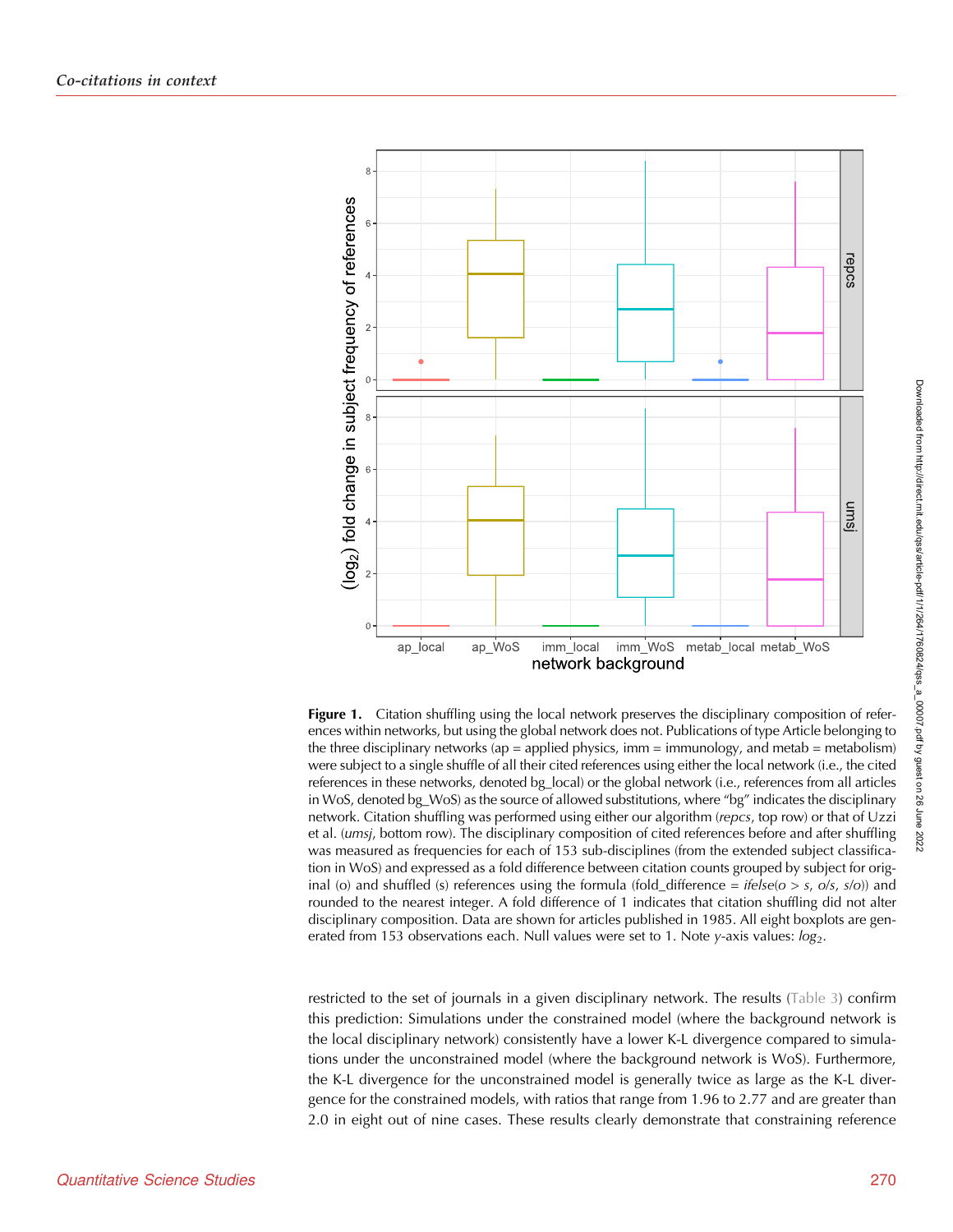<span id="page-7-0"></span>

| <b>Table 3.</b> Model misspecification is reduced by constraining substitutions to the local disciplinary |
|-----------------------------------------------------------------------------------------------------------|
| networks. We computed Kullback-Leibler (K-L) divergences between empirical and simulated                  |
| journal pair frequencies using two different background networks (local versus global) for each           |
| disciplinary network (applied physics, immunology, and metabolism) for the years 1985, 1995,              |
| and 2005. K-L divergence was calculated using the R seewave package (Sueur et al., 2008). For             |
| every disciplinary network, there is a smaller K-L divergence between simulated and observed              |
| data when using the local network (i.e., the disciplinary network) as compared to the global network      |
| (all of WoS). Put differently, model misspecification is reduced in the constrained model compared to     |
| the unconstrained model.                                                                                  |

| Disciplinary<br>network | Year | Background<br>network | $K-L$<br>divergence | Ratio |
|-------------------------|------|-----------------------|---------------------|-------|
| Applied                 | 1985 | local                 | 1.21                |       |
| physics                 | 1985 | global                | 2.37                | 1.96  |
|                         | 1995 | local                 | 0.86                |       |
|                         | 1995 | global                | 2.37                | 2.77  |
|                         | 2005 | local                 | 0.95                |       |
|                         | 2005 | global                | 2.35                | 2.47  |
| Immunology              | 1985 | local                 | 0.75                |       |
|                         | 1985 | global                | 1.68                | 2.24  |
|                         | 1995 | local                 | 0.78                |       |
|                         | 1995 | global                | 1.70                | 2.19  |
|                         | 2005 | local                 | 0.73                |       |
|                         | 2005 | global                | 1.92                | 2.63  |
| Metabolism              | 1985 | local                 | 1.11                |       |
|                         | 1985 | global                | 2.24                | 2.02  |
|                         | 1995 | local                 | 1.07                |       |
|                         | 1995 | global                | 2.33                | 2.17  |
|                         | 2005 | local                 | 1.19                |       |
|                         | 2005 | global                | 2.60                | 2.18  |

substitutions to the given local disciplinary network better fits the observed data, and hence reduces model misspecification.

## 3.2. Calculation of novelty and conventionality using the constrained model

Because the constrained model better fits the observed data, we evaluated the distribution of highly cited articles (i.e., "hit articles") in the four categories (HNHC, HNLC, LNHC, LNLC), for different thresholds for hit articles. [Figure 2,](#page-8-0) Panels (a) and (b), compare hit rates for the four categories among the immunology, metabolism, applied physics, and WoS data sets for 1995, where the hit rate is defined as the number of hit articles in each category divided by the number of articles in the category. The calculation for the hit rates for the WoS data set (bottom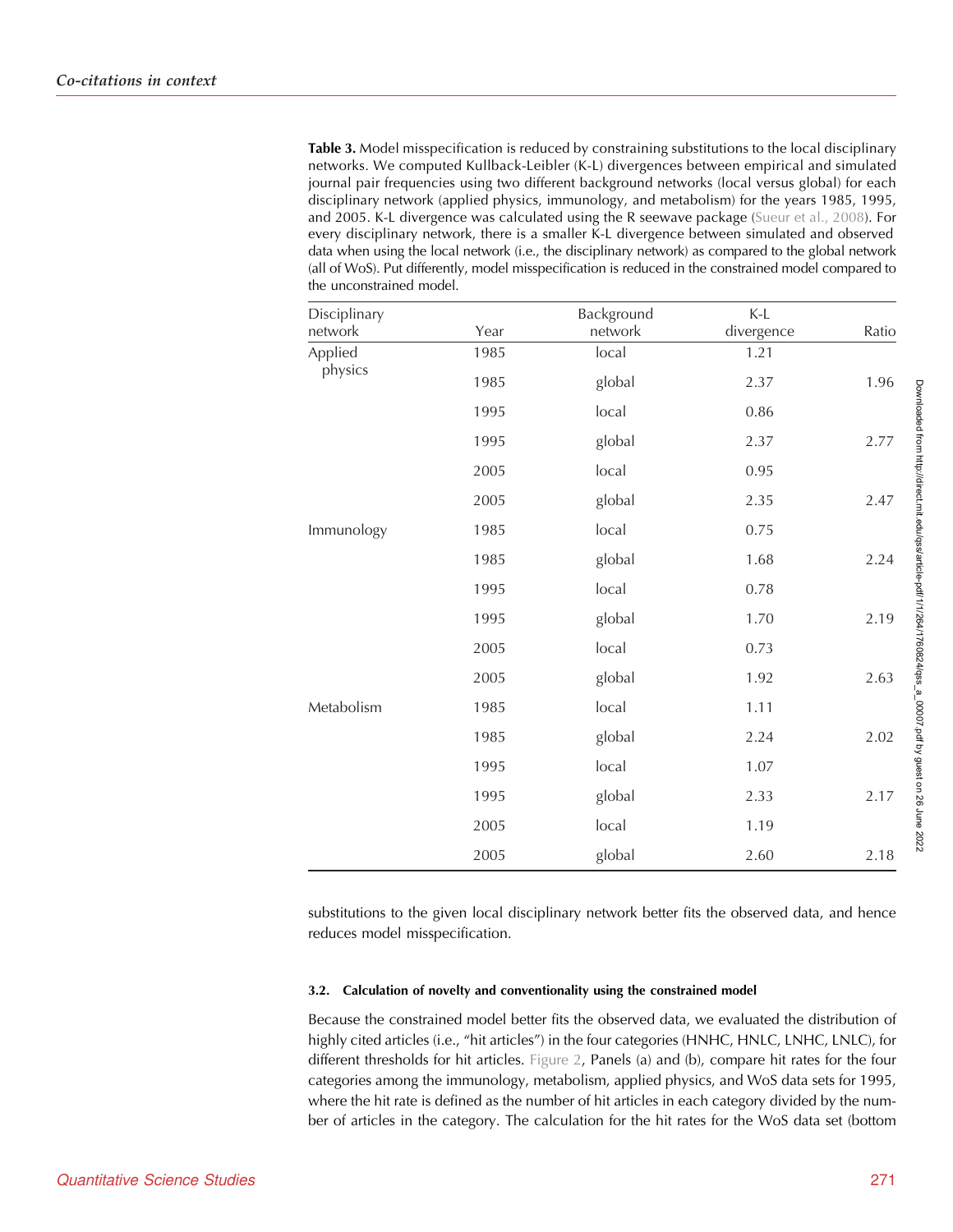<span id="page-8-0"></span>

Figure 2. Effect of using the improved model on categorical hit rates for immunology, applied physics, and WoS for 1995. Panels (a) and (b) show hit rates for the LNLC, LNHC, HNLC, and HNHC categories for the applied physics, immunology, metabolism, and WoS data sets when hit articles are defined as the top 1% and top 10% of articles, respectively. Novelty in both panels is defined at the 10th percentile of articles' z-scores distributions. The results for the WoS data set also show that the highest hit rate is for the HNHC category. Results for the three disciplinary networks all differ from the overall WoS results: The highest hit rates for the immunology and metabolism data sets are in the LNHC category and the highest hit rate for the applied physics data sets are in the HNLC category. The number of data points in the applied physics, immunology, metabolism, and WoS data sets are 18,305, 21,917, 97,405, and 476,288, respectively.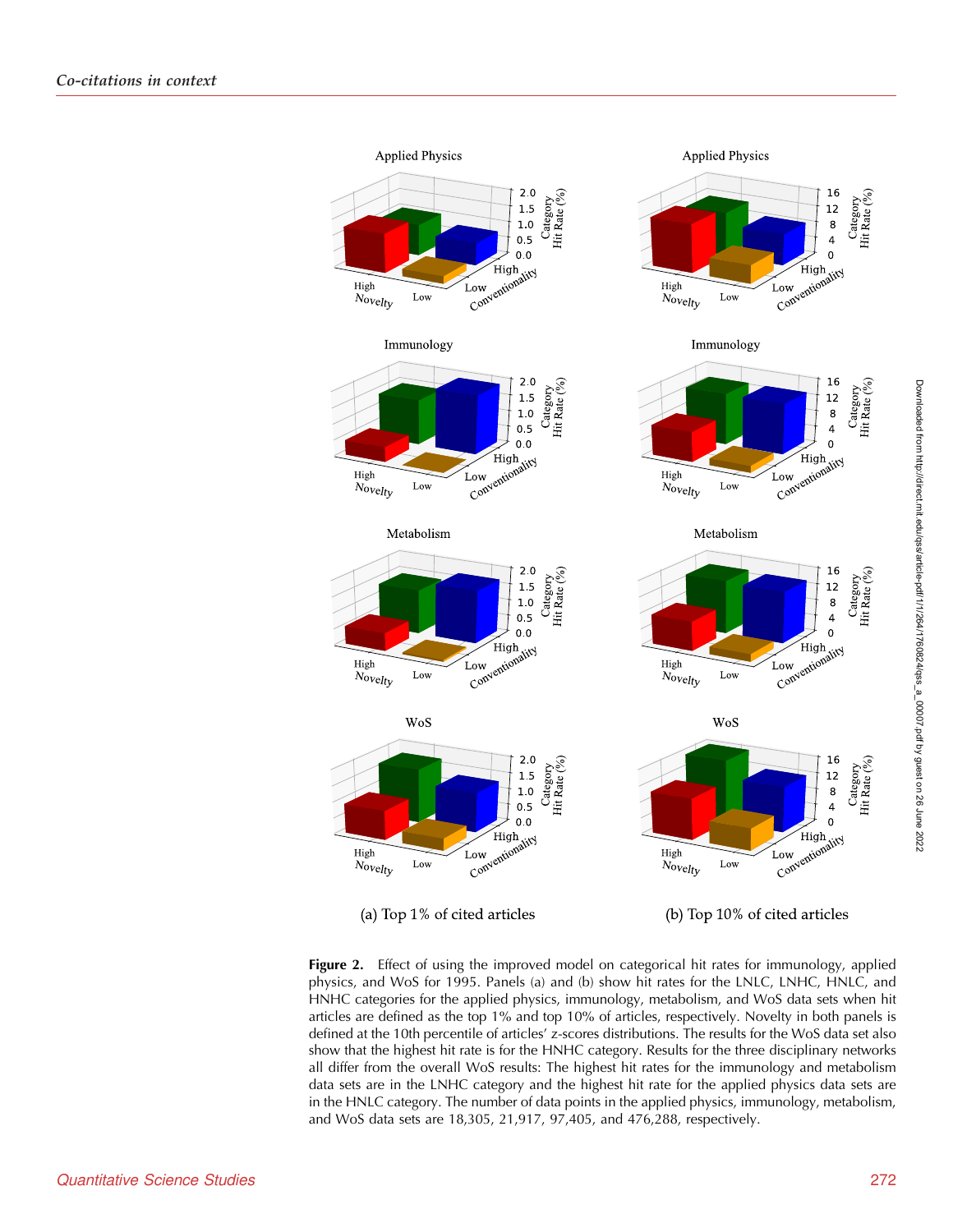row, [Figure 2](#page-8-0)) mirrors Uzzi et al.'s results, whereby the largest hit rates were for the HNHC category, despite our methodological changes in sampling citations in proportion to their frequency. However, the trends for all three disciplinary networks are different from those for WoS. Specifically, the highest hit rates for the 1995 immunology and metabolism data sets are in the LNHC category for the top 1% of cited articles (and tied between LNHC and HNHC for the top 10%), and the highest hit rates for the 1995 applied physics data sets are in the HNLC category for both the top 1% and top 10% of all cited articles. Thus, the category exhibiting the highest hit rate among highly cited papers depends on the specific disciplinary network and to some extent on the threshold for being highly cited.

Furthermore, the categories displaying the greatest hit rate vary to some extent with the year. For example, when the 10% top-cited articles are deemed to be hits and novelty is defined at the 10th percentile of z-scores, the category with the highest hit rate in applied physics for 1995 is in HNLC (12.3% versus 10.9% for HNHC), whereas the hit rate for HNHC is greater than for HNLC in 1985 and 2005 (13.2% versus 10.9%, and 11.4% versus 10.7%, respectively).

We evaluated the statistical significance of the categorical hit rates using multiple methods. Our first test was based on the null hypotheses that hits were distributed randomly among the four categories with uniform probability in proportion to the number of articles in each category. Rejecting the null hypothesis, using a chi-square goodness of fit test, supports a nonuniform dispersion of hits with some of the four categories being associated with higher or lower than expected expected hit rates. The null hypothesis was rejected at  $p < 0.001$  in all cases in [Figure 2](#page-8-0), with the exception of the immunology and applied physics data sets where hit articles are designated as the top 1% of articles: Valid tests were not possible in those instances due to too few expected hits. The null hypothesis was rejected with  $p < 0.001$  for all valid tests for all parameter settings, all data sets, and all years: Hypotheses tests were valid in 73 of 96 instances. We conclude that it is likely that the distribution of hits among categories is not uniform and that, instead, hit rates vary among the categories in all disciplinary data sets.

We also tested the explanatory power of each framework dimension by classifying articles as LN or HN and, separately, as LC or HC. We tested the null hypothesis that hits are distributed between LN and HN (LC and HC) in proportion to the total number of articles assigned to those categories. That null hypothesis was rejected for the WoS data along both dimensions. Consistent with prior findings, hit articles were overrepresented in the HC category in every instance of WoS data at  $p < 0.001$  and also overrepresented in the HN category at  $p < 0.001$  in all but two cases: The P-values in those exceptions were 0.002 and 0.007. Hits in the immunology and metabolism data were overrepresented in the HC category with the same statistical significance as for WoS. The relationship of novelty with hits in the immunology and metabolism data set differed dramatically from WoS, however, with statistically significant findings of hit articles being sometimes overrepresented in the LN category, and sometimes being underrepresented. Consistent with WoS, hit articles in applied physics were positively related with HN with a statistical significance of at least  $p < 0.10$  in all 12 parameter sets, and at  $p < 0.05$  in 10 of 12 cases. To the contrary, a strong positive relationship was found between LC and hit articles in applied physics in five of 12 instances with  $p < 0.10$ . These results suggest that (a) both conventionality and novelty are strongly related to hits in WoS, (b) the conventionality dimension is strongly related with hits in immunology and metabolism and novelty is not, and (c) novelty is more strongly related with hits in applied physics than is conventionality. More generally, we find that the dimensions most strongly related with hit articles vary between disciplinary and broad data sets, and also among disciplines.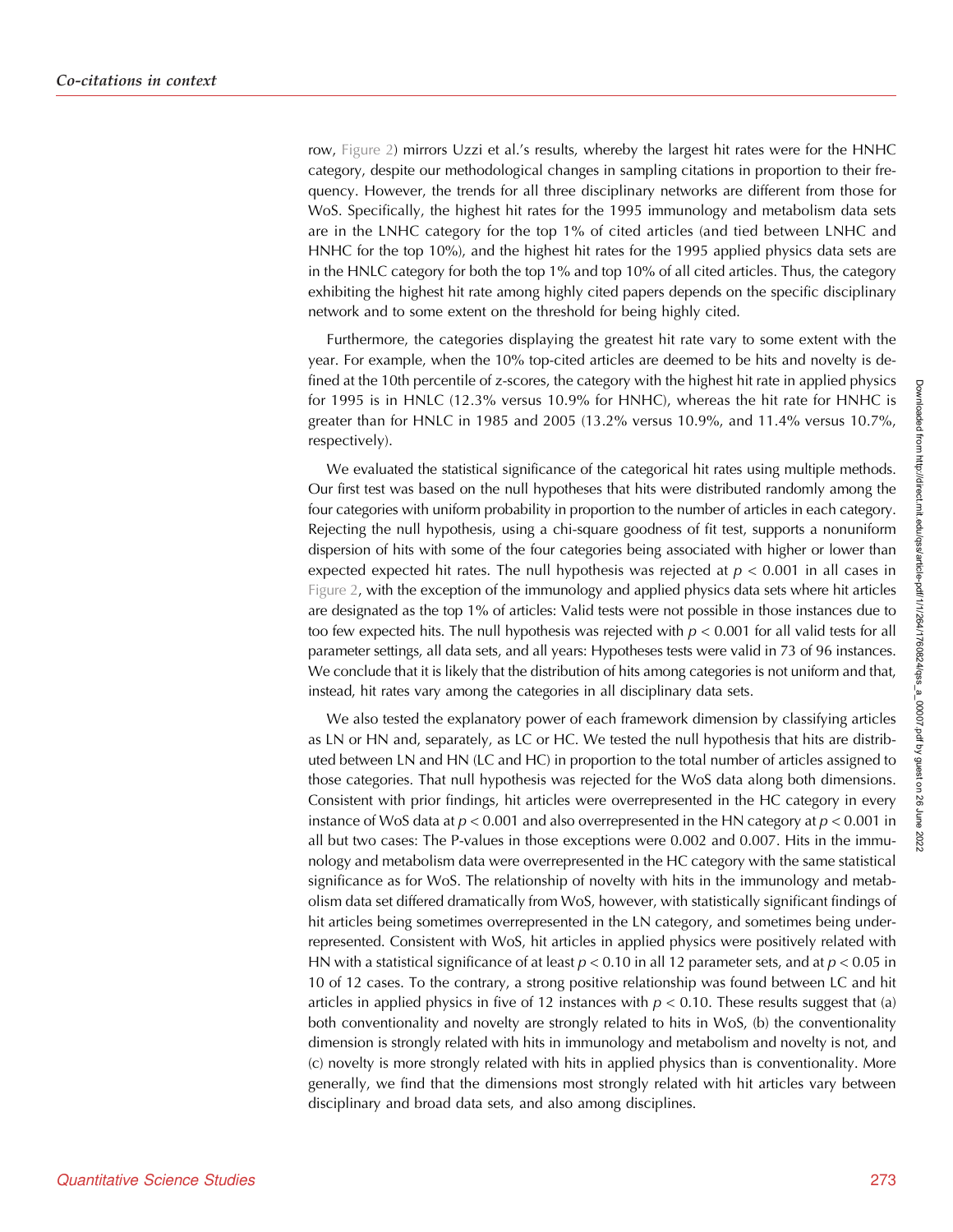We described concerns with model misspecification along two general dimensions: the background data set and sampling methodology for the random graph. The differences we found from prior research in terms of which categories demonstrated the highest hit rates were caused both by using disciplinary data sets and our sampling methodology, repcs, through the article z-score distributions. When z-scores are shifted downward using one algorithm versus another, for example, the former algorithm can result in an increased percentage of HN articles. We therefore examined the extent to which each of our methodological differences contributed to our observations. We found that z-scores changed sign more as a consequence of background network (local network or WoS) and much less as a consequence of sampling algorithm (umsj or repcs). For example, on the immunology data set, 28.6% of the journal pairs changed signs with our sampling algorithm (repcs) as the background network is changed from global (WoS) to local, and only 2.8% of z-scores changed signs in the WoS data set depending on whether umsj or repcs was used.

We conclude that the choice of background data sets is the source of a majority of differences we observed in the categories demonstrating the highest hit rates, although our sampling approach, most notably sampling from a multiset so as to reflect the observed frequencies of individual citations as well as their associated journals and disciplines, can also create material differences.

## 4. DISCUSSION

The principal difference between the two models we discuss is a single parameter—the set of references that can be used as substituents during the substitution process. The keyword search we use also has the advantage of selecting only relevant articles from multidisciplinary journals. However, it is important to note that the local networks we evaluated are not monodisciplinary: The references cited within exhibit disciplinary diversity. We provided several lines of evidence that showed that changing this one parameter from a global network to the local disciplinary network reduces model misspecification. Using the constrained model (which allows substitutions only within the local network) instead of the unconstrained model (which allows substitutions in the WoS network) produces different trends in terms of conventionality and novelty, depending on the network and the parent discipline. In particular, when using the unconstrained model, highly cited papers were most likely to be in the HNHC category, but this trend does not consistently hold when using the constrained model. Instead, we find that conventionality flavored with novelty is not generally a feature of impactful research. Further, high "novelty" is not always indicative of impactful research.

More generally, these results show that the trends approaching universality in highly cited papers are not robust to changes in thresholds for defining high impact or high novelty articles, or with time, and may be the consequence of using a random model that has a poor fit to the observed data. On the other hand, although the constrained model reduces model misspecification compared to the unconstrained model, this does not imply that the constrained model is reasonable nor that trends observed under the constrained model convincingly explain scientific practice. Indeed, there are significant challenges in using random models to understand human behavior, of which citation practice is one example. As we note, *vide supra*, under our conditions of analysis, the trends for all three disciplinary networks are different from those for WoS.

Our work has shown that the use of local networks enables simulations that are more consistent with research citation patterns. Further work might explore additional constraints on random assignment of citations to publications to better align benchmarks with citation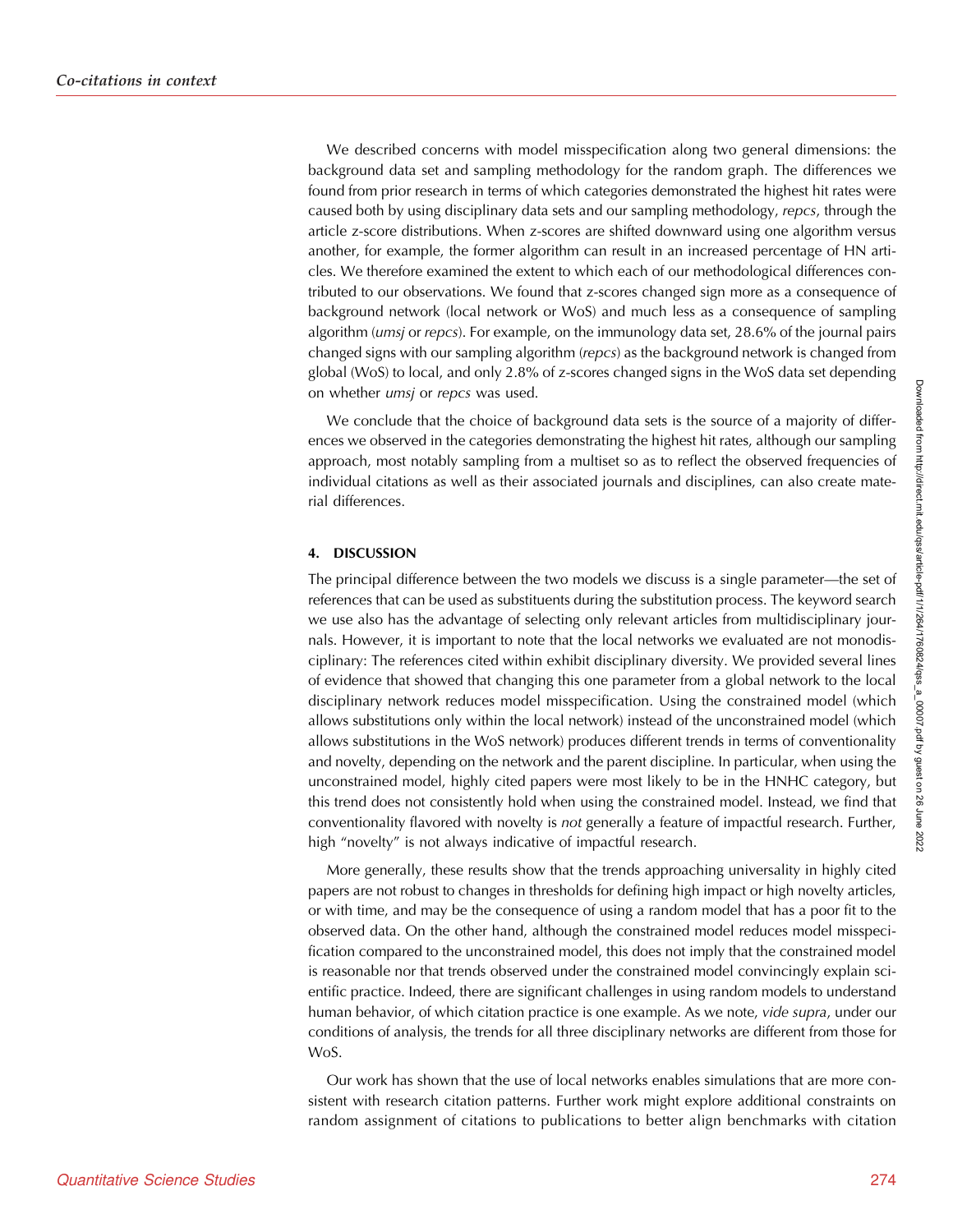practice. For example, proximity defined by co-author networks ([Wallace et al., 2012](#page-12-0)) might be considered when defining probabilities for citation substitutions. Another interesting but challenging direction would be to find ways to distinguish intradisciplinary from crossdisciplinary novelty. In this respect, the related work of [Wang et al. \(2017\)](#page-12-0) is insightful with its use of empirical data and observations made on novelty and quality, as well as dispersion and kinetics of accrued citations of articles classified as novel.

We note that journals are used as grouping units for articles in the three studies we discuss ([Boyack & Klavans, 2014;](#page-12-0) [Uzzi et al., 2013;](#page-12-0) [Wang et al., 2017](#page-12-0)) as well as this one. Although we used keyword searches to identify sets of articles, we still relied on journal grouping to generate z-scores. Such a grouping, although appealing on account of relative simplicity, obscures measurements of novel pairings at the article level. Journals are also of limited use in representing individual fields, and repeating some of these studies using article clusters may be more informative [\(Klavans & Boyack, 2017b](#page-12-0); [Traag, Waltman, & van Eck, 2019\)](#page-12-0). Various factors contribute to citation counts ([Peters & van Raan, 1994;](#page-12-0) [Vieira & Gomes, 2010](#page-12-0)) and further study of these in the context of co-citation analysis may be of interest. We also acknowledge the limitations of using citation counts to identify impactful publications. Overall, evaluation in context ([Hicks, Wouters, Waltman, de Rijcke, & Rafols, 2015](#page-12-0)) and further consideration of the disciplinary nature of the scientific enterprise is likely to result in improved models that yield further knowledge.

# ACKNOWLEDGMENTS

We thank the editor and two anonymous reviewers for their helpful comments. We thank the authors of [Uzzi et al. \(2013\)](#page-12-0) for sharing their Python code for citation swapping. We are grateful to Kevin Boyack and Dick Klavans for constructively critical discussions. We also thank Stephen Gallo and Scott Glisson for helpful suggestions.

# AUTHOR CONTRIBUTIONS

James Bradley: Conceptualization; Methodology; Investigation; Writing—Original Draft; Writing—Review and Editing. Sitaram Devarakonda: Conceptualization; Methodology; Investigation; Writing—Review and Editing. Avon Davey: Conceptualization; Writing— Review and Editing. Dmitriy Korobskiy: Methodology; Writing – Review and Editing; Resources. Siyu Liu: Methodology; Writing—Review and Editing. Djamil Lakhdar-Hamina: Investigation; Writing—Review and Editing. Tandy Warnow: Conceptualization; Methodology; Writing—Original Draft; Writing—Review and Editing. George Chacko: Conceptualization; Methodology; Investigation; Writing—Original Draft; Writing—Review and Editing; Funding Acquisition, Resources; Supervision.

## COMPETING INTERESTS

The authors have no competing interests. Web of Science data leased from Clarivate Analytics was used in this study. Clarivate Analytics had no role in conceptualization, experimental design, review of results, conclusions presented, or funding. Avon Davey's present affiliation is GlaxoSmithKline, Research Triangle Park, NC, USA. His contributions to this article were made while he was a full-time employee of NET ESolutions Corporation.

## FUNDING INFORMATION

Research and development reported in this publication was partially supported by federal funds from the National Institute on Drug Abuse, National Institutes of Health, U.S. Department of